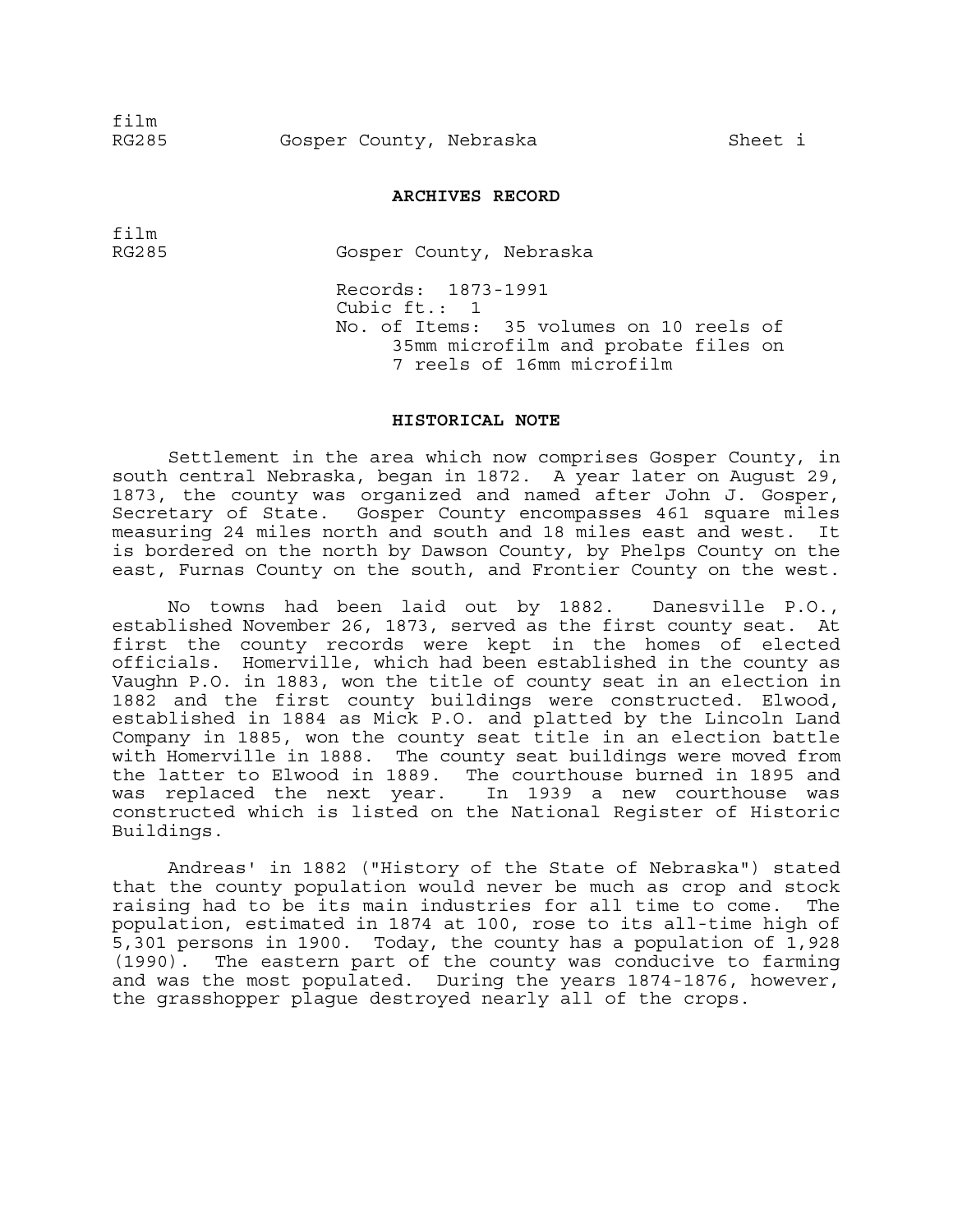ADDED ENTRIES:

MARRIAGES--NEBRASKA--GOSPER COUNTY DEED RECORDS--NEBRASKA--GOSPER COUNTY DISTRICT COURTS--NEBRASKA--GOSPER COUNTY PROBATE RECORDS--NEBRASKA--GOSPER COUNTY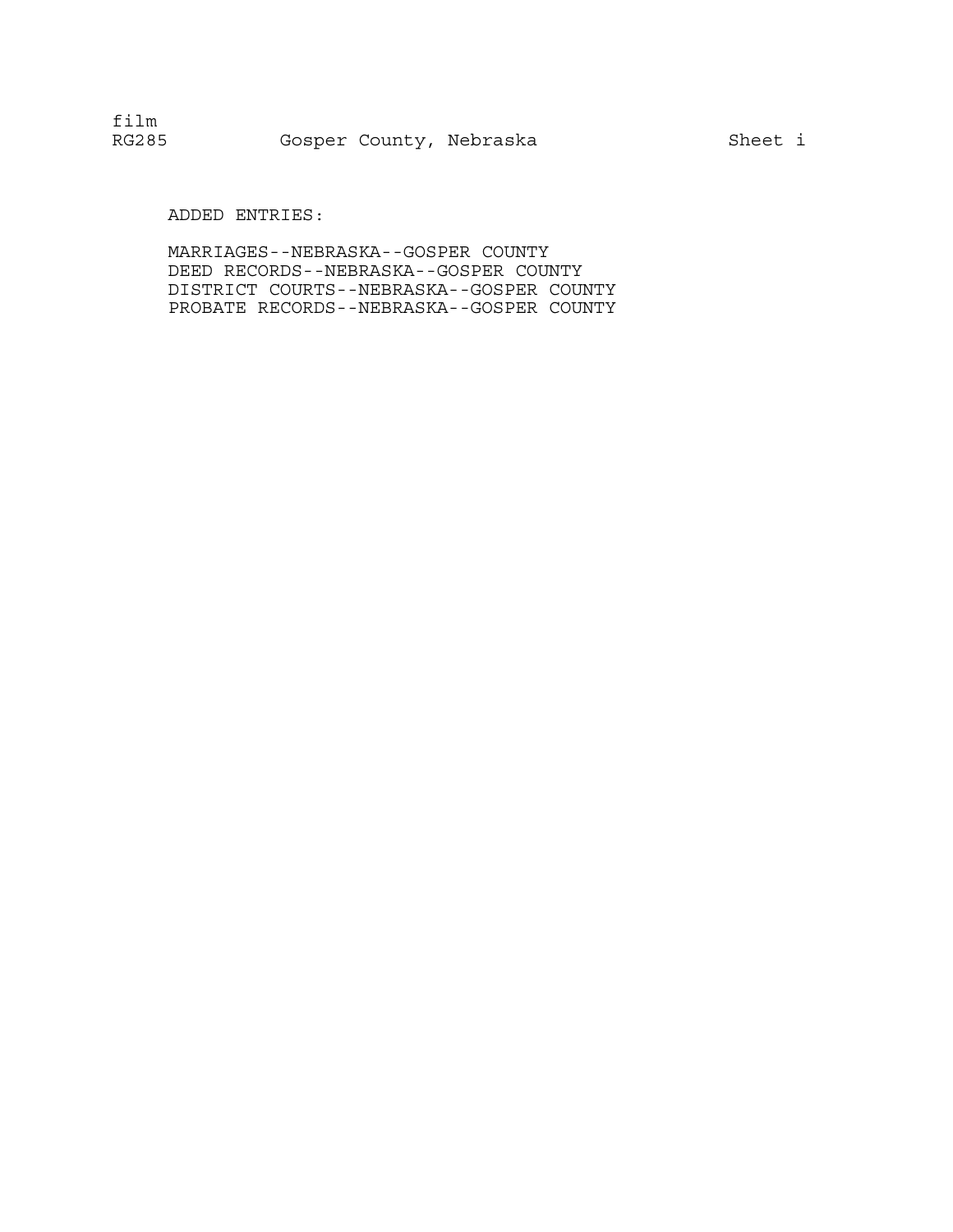Schools consisted of sod and frame structures at the time of county organization. The Union Pacific Railroad ran to Plum Creek P.O. and the Burlington and Missouri River Railroad in Nebraska to Arapahoe, the main business centers of the county. In 1935, the PWA began construction on the Central Nebraska Public Power and Irrigation District (Tri-County Project), building water facilities for agriculture. Johnson Lake in Gosper County, a popular fishing spot, is the result of this project.

#### **SCOPE AND CONTENT NOTE**

This collection consists of records of Gosper County, Nebraska, arranged into nine subgroups: 1) Assessor (no records); 2) Treasurer (no records); 3) County Board of Commissioners (no records); 4) County Clerk, 1891-1986; 5) Register of Deeds, 1875-1991; 6) County Court, 1876-1981; 7) District Court, 1877-1991; 8) Superintendent of Schools (no records); and 9) School District Records consist of one record book for Gosper County School District #41, 1886-1895.

Records stored in the State Archives exist in subgroups four through seven only.

Subgroup Four, County Clerk, consists of the marriage dockets of the county, 1891-1986. These records were microfilmed by the Genealogical Society of Utah in the spring of 1994, with the cooperation of the Nebraska State Historical Society and the County Clerk. The records, 1987-1994, are restricted from patrons use by section 71-612, R.R.S. Nebraska.

Subgroup Five, Register of Deeds, includes Numerical Indices for land transactions, 1875-1991; the General Index and Deed Record Books for Gosper County, 1875-1991; and a General Index to the Miscellaneous Record books, 1875-1991. This film was produced for the county and was copied from security microfilm held by the State Archives, with the permission of the Register of Deeds.

Subgroup Six, County Court, consists of seven reels of 16mm Diazo negative microfilm which contains the probate files (not dockets) of Gosper County, 1876-1926, arranged in alphabetical order. An index to this film appears as Appendix A of this inventory. This film was also copied from security microfilm with the permission of the Clerk Magistrate of the county court. Also included are records recently received including the Delayed Birth Dockets, 1941-1981, and two volumes relating to early probate, 1883-1901.

Subgroup Seven, District Court, contains one Judgement Docket for Gosper County, 1877-1991, on one reel of microfilm. This film also is a security microfilm copy produced by the county.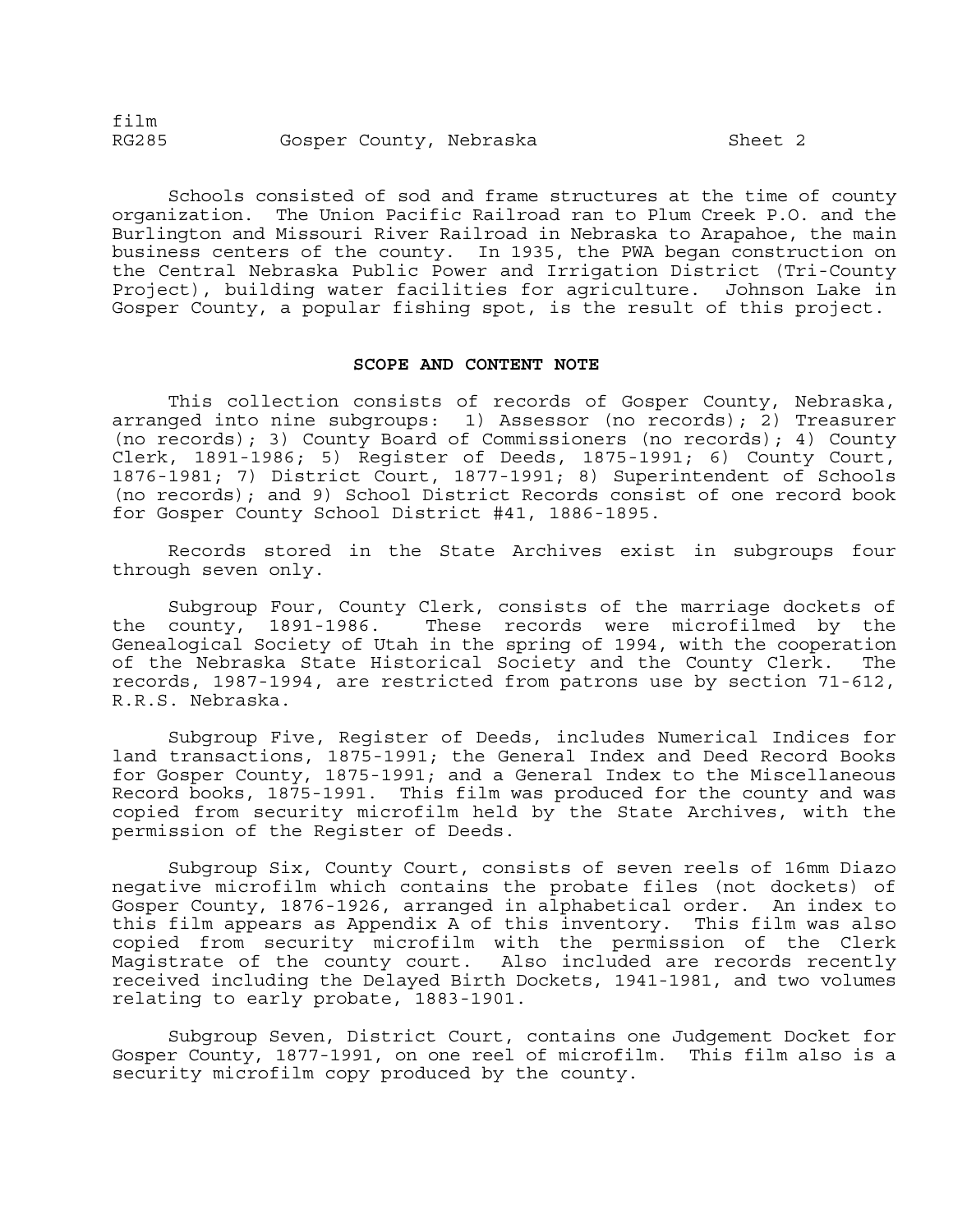# **DESCRIPTION**

# **SUBGROUP ONE ASSESSOR**

The State Archives holds no records for this office of Gosper County, including Real & Personal Property Assessments.

# **SUBGROUP TWO TREASURER**

The State Archives holds no records for this office of Gosper County, including Real Estate & Personal Tax Lists, Motor Vehicle Tax Lists, Delinquent Tax lists, Tax Sale Records, School Land Records, or Special Assessments.

# **SUBGROUP THREE COUNTY BOARD OF COMMISSIONERS**

The State Archives does not have the correspondence of the county board of commissioners or the minutes of that board.

# **SUBGROUP FOUR COUNTY CLERK, 1891-1986**

| film<br><b>SERIES ONE</b> | MARRIAGE RECORDS, 1891-1986                                                                                                             |
|---------------------------|-----------------------------------------------------------------------------------------------------------------------------------------|
| Vol. #1<br>Vol. #2        | Marriage Docket, 1873-1891 - MISSING<br>Marriage Docket, Vol. #2<br>p.1 (#337), December 22, 1891<br>thru<br>p.581 (#932), July 8, 1907 |
|                           | Pages 582-583 are blank<br>NOTE:                                                                                                        |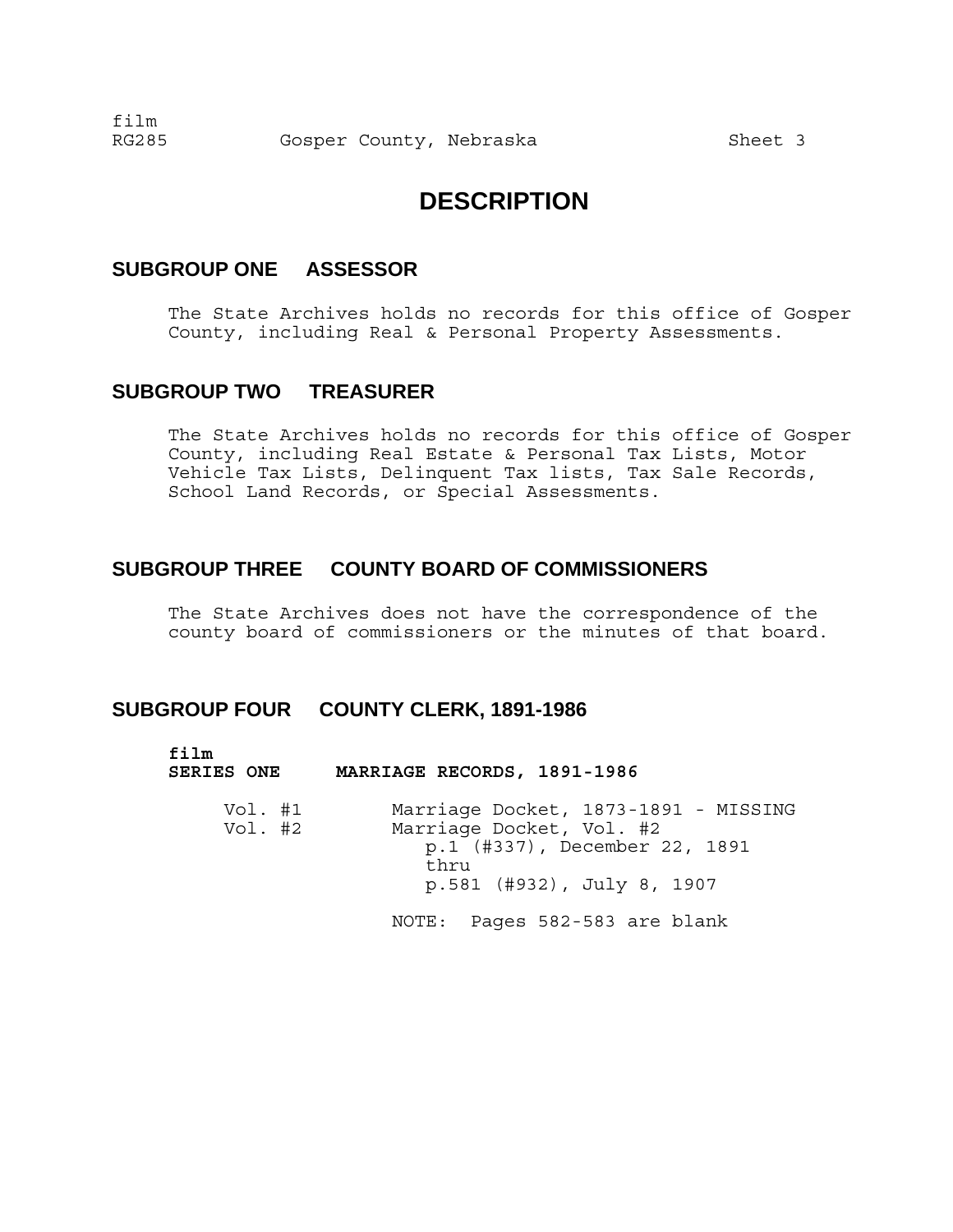### **SUBGROUP FOUR COUNTY CLERK, 1891-1986**

#### **film**

**SERIES ONE MARRIAGE RECORDS, 1891-1986**  Vol. #3 Marriage Docket, Vol. #3 p.1 (#933), July 9, 1907 thru p.586 (November 26, 1925) pp.587-589 are blank p.590 (Skallberg-Hedlund), July 23, 1924 pp.591-593 are blank p.594-596 delayed registration (Fastenau-Halthus), Sept. 29, 1920 pp.596-610 are blank p.611 (Pledger-Knapple), July 26, 1914 Vol. #4 Marriage Docket, Vol. #4 p.1 (no #), February 5, 1926 thru p.600 (#600), July 16, 1948 Vol. #5 Marriage Docket, Vol. #5 p.1 (#601), August 18, 1948 thru p.677 (5-668), November 22, 1986 \* Vol. #6 Marriage Licenses & Certificates (loose) Index, A-Z, 1987-1994 p.1 (5/13/1987) thru 73-94-3 (2/15/1994)

> NOTE: Vol. #6 is restricted from patron use due to the presence of confidential material protected by section 71-612 and 84-712.05 of the Revised Statutes of Nebraska.

NOTE: Microfilm Record begins on next page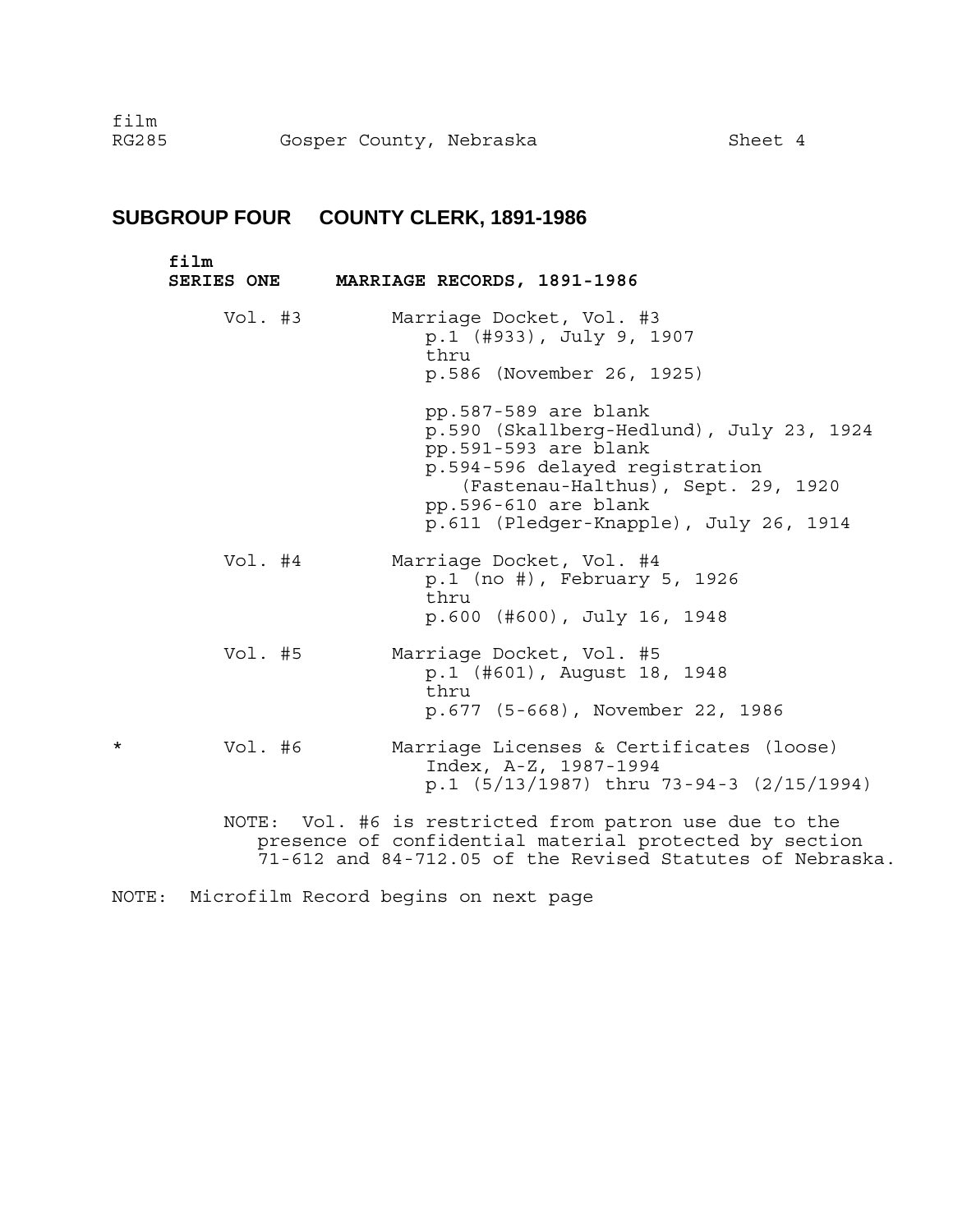# **SUBGROUP FOUR COUNTY CLERK, 1891-1986**

# **film**  MARRIAGE RECORDS - MICROFILM RECORD MP4219

NOTE: This microfilm was produced by the Genealogical Society of Utah in 1994 with the cooperation of the Nebraska State Historical Society and the county.

|   | Roll #1<br>1245 pp.<br>692 Exp.<br>GSU Project<br>#26,310  | Item #1 - Marriage Docket, Vol. #2<br>Index, A-Z (1891-1907)<br>p.1 (#337), Selby-Welland (Dec. 22, 1891)<br>thru<br>Item #2 - Marriage Docket, Vol. #3<br>p.612 (November 11, 1909)                                                                                                                                                |
|---|------------------------------------------------------------|-------------------------------------------------------------------------------------------------------------------------------------------------------------------------------------------------------------------------------------------------------------------------------------------------------------------------------------|
|   |                                                            | NOTE: Vol. #3, consequtive dates end p.586<br>(Brodue-Shelden), November 26, 1925<br>NOTE: Vol. #1 was missing at time of filming<br>NOTE: Vol. #3, see inventory for order<br>and dates of pp. 587-612.<br>Illegible & hard to copy documents,<br>NOTE:<br>patrons should contact county clerk for<br>copies from original record. |
|   | Roll #2<br>1329 pp.<br>1451 Exp.<br>GSU Project<br>#26,311 | Item #1 - Marriage Docket, Vol. #4<br>Index, A-Z (1926-1948)<br>thru<br>Item #2 - Marriage Docket, Vol. #5<br>p.677 (5-668), Houlden-Schwartz<br>November 22, 1986                                                                                                                                                                  |
|   |                                                            | NOTE: Vol. #5, pp. 678-680 are blank                                                                                                                                                                                                                                                                                                |
| ¥ | Roll #3<br>296 Exp.<br>GSU Project<br>#26,312              | Item #1 - Marriage Licenses & Certificates<br>Index (1987-1994), 2 pp.<br>thru<br>Item #1 - Marriage Licenses & Certificates<br>73-94-3 (Lammers-Moore), Feb. 15, 1994                                                                                                                                                              |
|   |                                                            | NOTE: Roll is restricted from public use<br>due to the presence of confidential material<br>protected by sections $71-612$ & 84-712.05 of<br>Nebraska Revised Statutes.                                                                                                                                                             |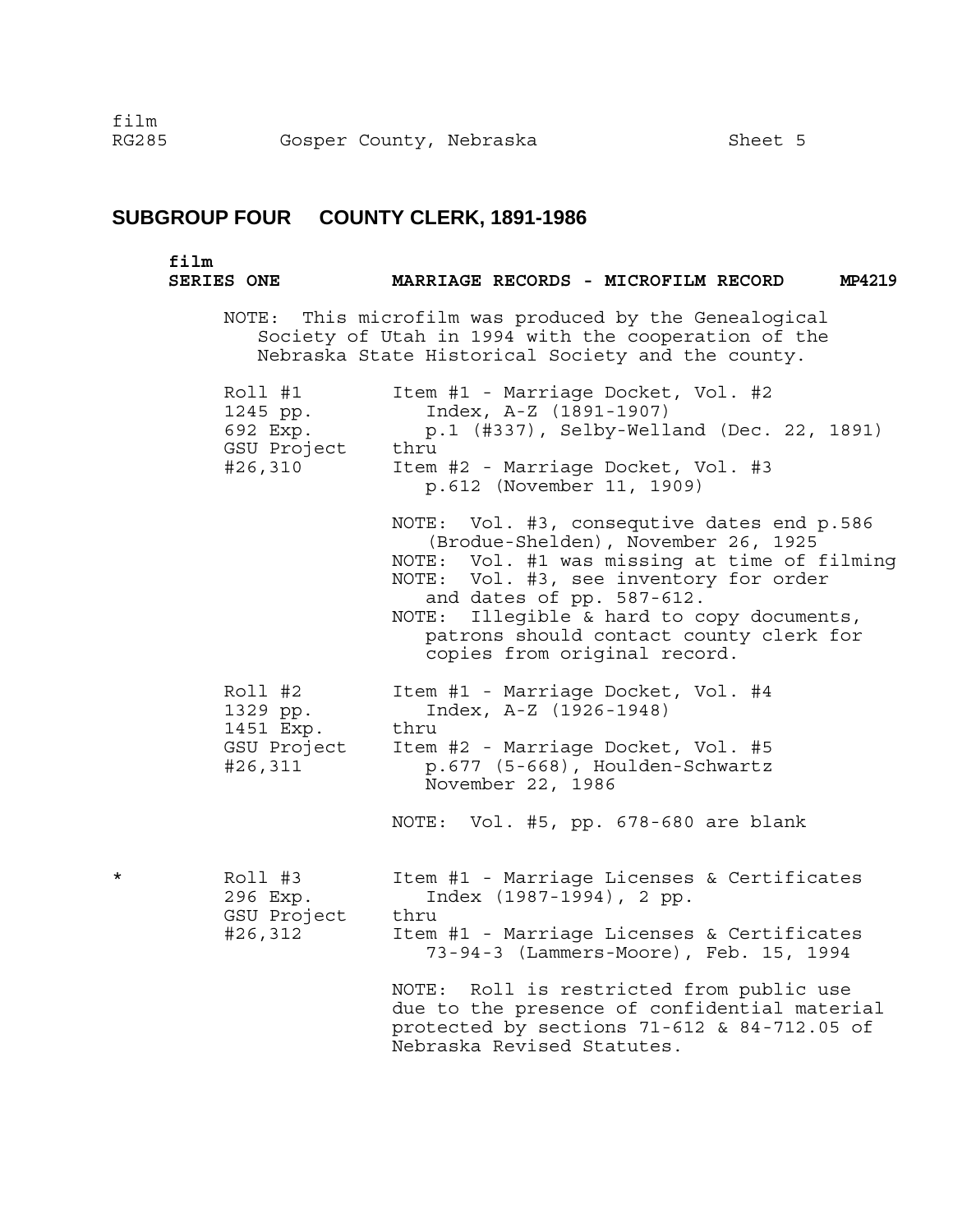# **SUBGROUP FIVE REGISTER OF DEEDS, 1875-1991**

**film** 

**SERIES ONE GENERAL INDEX TO DEEDS, 1875-1991** 

| Vol. #1 |  |  | General Index, Book #1 (1875-1889) A-Z |  |
|---------|--|--|----------------------------------------|--|
| Vol. #2 |  |  | General Index, Book #2 (1889-1893) A-Z |  |
| Vol. #3 |  |  | General Index, Book #3 (1894-1910) A-Z |  |
| Vol. #4 |  |  | General Index, Book #4 (1911-1991) A-Z |  |

#### **film**

#### **SERIES ONE GENERAL INDEX TO DEEDS - MICROFILM RECORD MP4106**

NOTE: Microfilm was produced by Gosper County in 1991. Microfilm is copied from security microfilm stored at the State Archives.

| Roll #1   | Deeds, Books 28-29 (1985-1991)              |
|-----------|---------------------------------------------|
| 3076 pp.  | General Index to Deeds, Book #1 (1876-1889) |
| 1988 Exp. | thru                                        |
| AR #11    | General Index to Deeds, Book #4,            |
| SF30486   | $p.58$ "D" (1911-1991)                      |
|           | NOTE: Vol.#4, pp. 59-63 are blank           |
| Roll #2   | General Index to Deeds, Book #4 cont.       |
| 576 pp.   | $p.64$ "E" $(1911-1991)$                    |
| 288 Exp.  | thru                                        |
| AR #12    | General Index to Deeds, Book #4             |
| SF30487   | p.638, continuation of "Z" (1911-1991)      |
|           | NOTE: pp. 322-638 contain continuations     |

of "A-Z" for this volume.

# **film**

#### **SERIES TWO NUMERICAL INDICES, 1875-1991**

NOTE: Not all volumes were copied for reference, Volume numbering by the Archives does not reflect the number of volumes remaining at the courthouse.

Vol. #1 Numerical Index - Lands (1876-1894) S3-T5-R24 (1878) thru S36-T8-R21 (1893)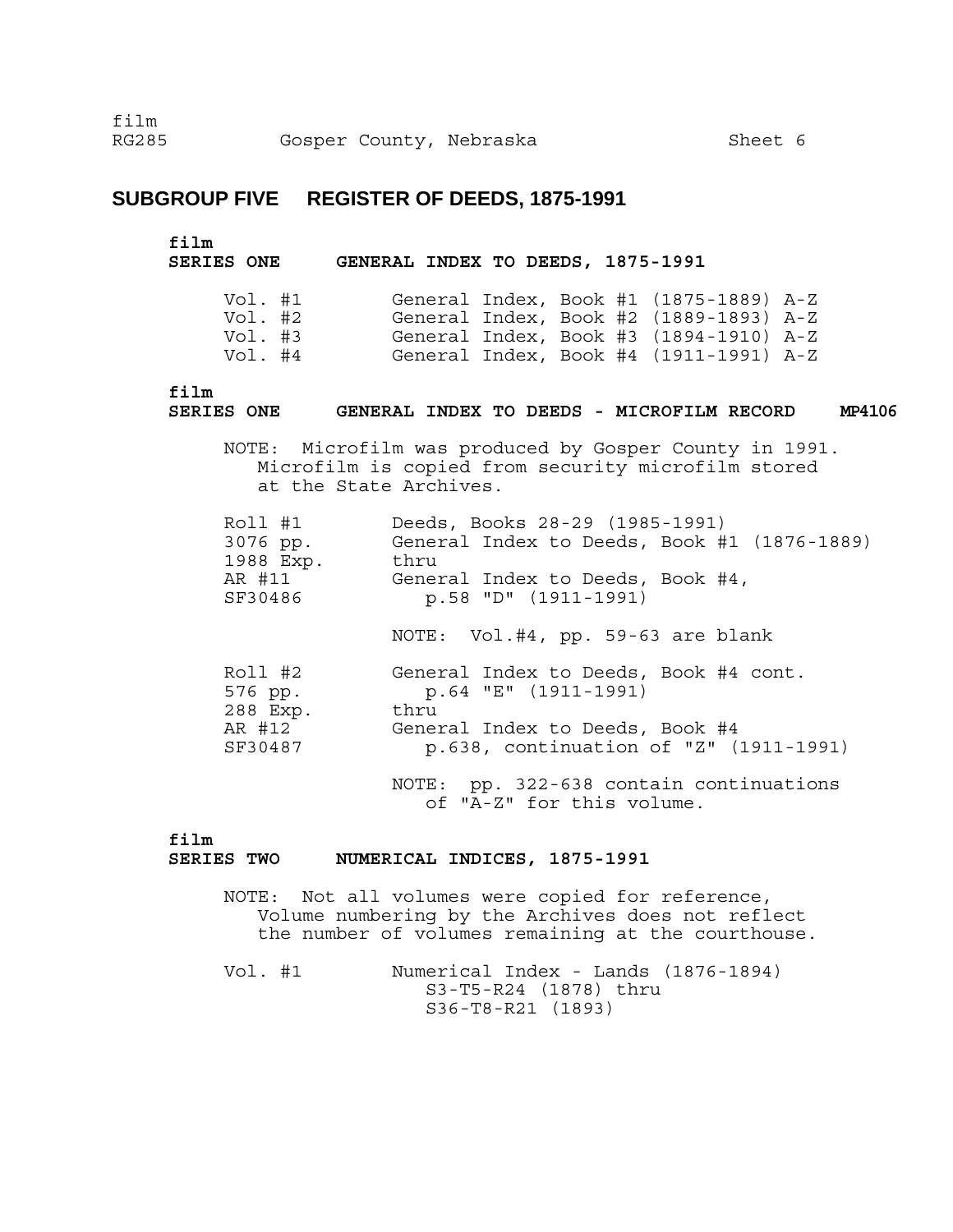### **SUBGROUP FIVE REGISTER OF DEEDS, 1875-1991**

# **film SERIES TWO NUMERICAL INDICES, 1875-1991**  Vol. #2 Numerical Index - Lands (Twnshp 5), 1875-1946 S1-T5-R21 (1886) thru S21-T5-R24 (1946) (incomplete) NOTE: The remainder of Vol. #2 and Indices for Twnshps 6 & 7 were not copied for reference Vol. #3 Numerical Index - Lands (T8-1), 1885-1927 p.9, S7-T8-R21 (1886-1925) thru p.173, S36-T8-R23 (1885-1925) NOTE: pp.1-8 were not copied for reference NOTE: pp.174-238 are blank Vol. #4 Numerical Index - Lands (8-2), 1928-1991 S1-T8-R21 (1929-1975) thru p.413, S36-T8-R23 (1934-1991) pp. 414-478 are blank p. 479, S4-T8-R22 (1977-1986) p.480, S4-T8-R22 (1986-1991) Vol. #5 Numerical Index - Lots #1 (1875-1928) p.1, West Bertrand (1886-1922) thru p. 263, Highland Cemetery, Plat 1922 pp.264-265 (continuations) pp. 266-320 are blank Vol. #6 Numerical Index - Lots #2 (1928-1991) p.1, Original Elwood, Block 8 thru p.249, Smithfield, Block 3 pp. 195-250 are blank pp.250-314, Additions to Elwood pp.315-321 are blank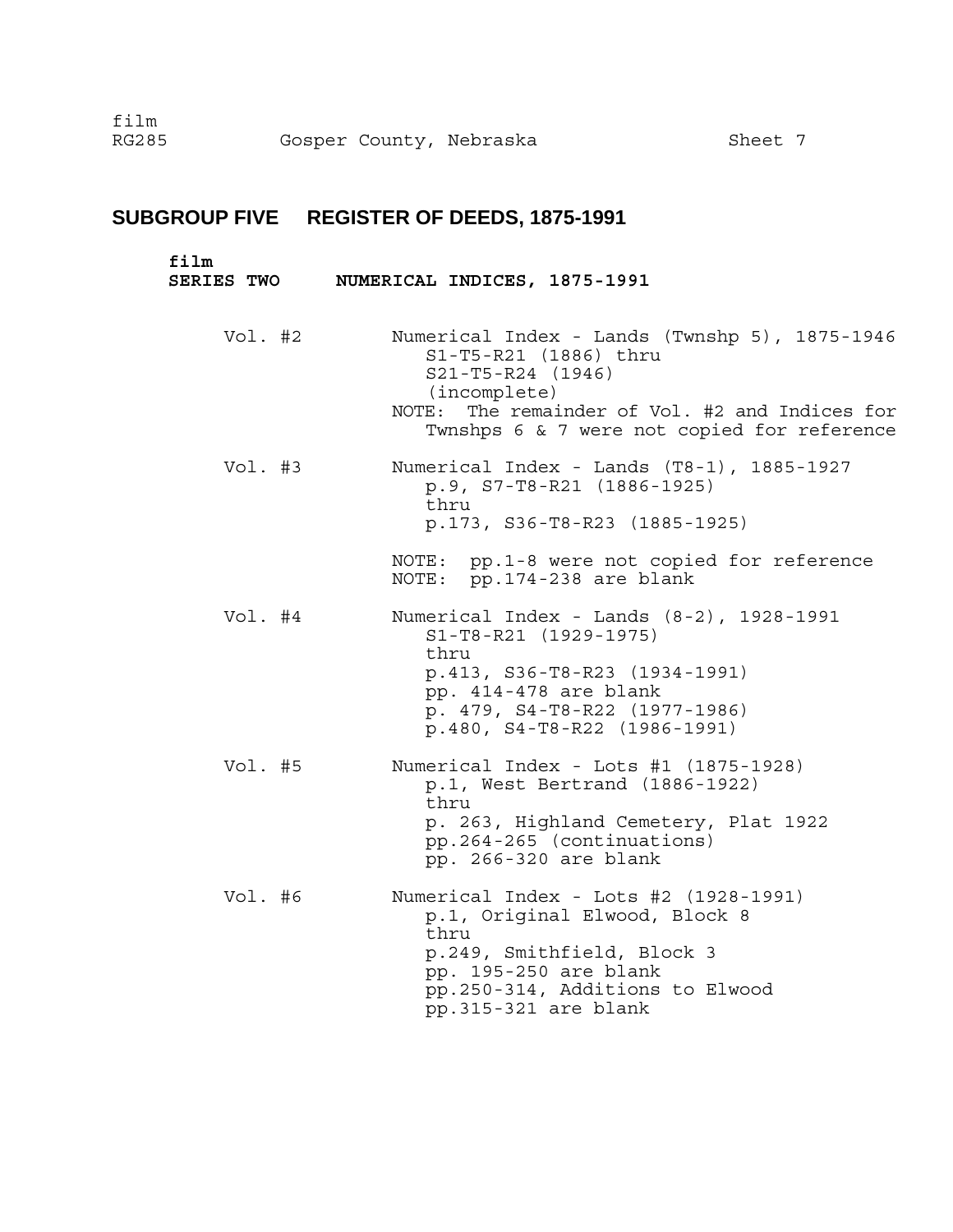# **SUBGROUP FIVE REGISTER OF DEEDS**

| film<br><b>SERIES TWO</b>                            | NUMERICAL INDEXES - MICROFILM RECORD<br>MP4106                                                                                                                                                |
|------------------------------------------------------|-----------------------------------------------------------------------------------------------------------------------------------------------------------------------------------------------|
| Roll #2<br>1082 pp.<br>515 Exp.<br>AR #12<br>SF30487 | following General Index, Vol. #4<br>Vol. #1 - Numerical Index-Lands (1875-1894)<br>S3-T5-R24 (1878-1893)<br>thru<br>Vol. #2 - Numerical Index-Lands T5 (1875-1946)<br>$S21 - T5 - R24$ (1946) |
|                                                      | NOTE: Vol. #2 ends with S21. Sections 22-36<br>Twnshp 5, microfilmed on Agency Roll #13<br>were not copied for reference                                                                      |
| Roll #3<br>1613 pp.<br>810 Exp.                      | Vol. #3 - Numerical Index-Lands (T8-1)<br>p.9, S7-T8-R21 (1886-1925)<br>thru                                                                                                                  |
| AR #14<br>SF30489                                    | Vol. #6 - Numerical Index-Lots (1928-1991)<br>p.314, Additions to Elwood                                                                                                                      |
|                                                      | NOTE: Vol. #3, pp. $1-8$ , sections $1-6$ ,<br>Township 8, microfilmed on Agency Roll<br>#13, were not copied for reference.                                                                  |
|                                                      | NOTE: Vol. #4 (T8-2), p.480 (light original)<br>will not copy. Original records remain<br>at the county courthouse.                                                                           |
| film<br><b>SERIES THREE</b>                          | DEED RECORDS, 1875-1899                                                                                                                                                                       |
| Vol. #1                                              | Deed Record, Vol. #1<br>p.1 (January 26, 1875) thru<br>p.640 (February 17, 1886)                                                                                                              |
| Vol. #2                                              | Deed Record, Vol. #2<br>p.1 (February 4, 1886) thru<br>p.639 (March 26, 1888)                                                                                                                 |
| Vol. #3                                              | Deed Record, Vol. #3<br>p.1 (September 30, 1887) thru<br>p.639 (January 16, 1890)                                                                                                             |
| Vol. $#4$                                            | Deed Record, Vol. #4<br>p.1 (March 21, 1889) thru                                                                                                                                             |

p.638 (August 26, 1891)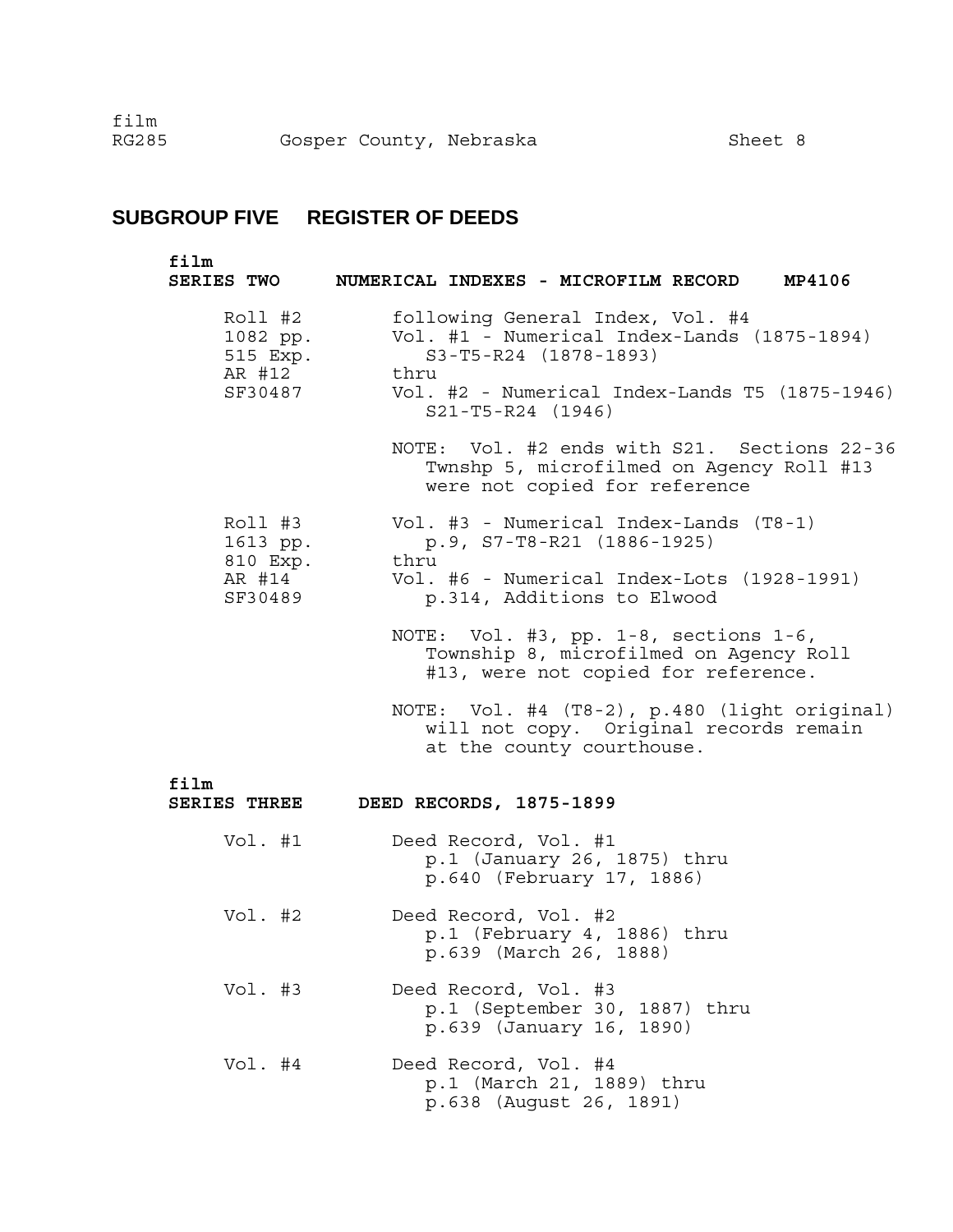| film<br>RG285 |         |         |       | Gosper County, Nebraska                                                                                                                                                    | Sheet 9 |
|---------------|---------|---------|-------|----------------------------------------------------------------------------------------------------------------------------------------------------------------------------|---------|
|               |         | Vol. #5 |       | Deed Record, Vol.#5<br>p.1 (June 8, 1891) thru<br>p.640 (February 6, 1893)                                                                                                 |         |
|               | Vol. #6 |         |       | Deed Record, Vol. #6<br>pp.1-148 Union Pacific Railway Co. contracts<br>p.1 (March 3, 1892) thru<br>p.148 (September 15, 1955)                                             |         |
|               |         |         |       | NOTE: p.147 ends (June 18, 1907), extended<br>dates are changes in original contract<br>dates after satisfaction. p.148 (1955)<br>original date of contract was 10/21/1890 |         |
|               |         |         |       | pp.149-200 are blank<br>pp.201-480 Land Patents, 1892-1899<br>p.201, Homestead, Feb. 13, 1892 thru<br>p.480, Homestead, September 28, 1899                                 |         |
|               |         |         | NOTE: | Second half of Vol. #6 records land<br>patents issued by U.S. including military,<br>homesteads, and timber cultures.                                                      |         |
|               | Vol. #7 |         |       | Deed Record, Vol. #7<br>p.1 (February 8, 1893) thru<br>p.640 (March 9, 1895)                                                                                               |         |
|               | Vol. #8 |         |       | Deed Record, Vol. #8<br>p.1 (March 9, 1895) thru<br>p.635 (March 19, 1898)                                                                                                 |         |
|               | Vol. #9 |         |       | Deed Record, Vol. #9 (incomplete)<br>p.1 (March 9, 1898) thru<br>p.335 (March 25, 1899)                                                                                    |         |
|               |         |         |       | NOTE: pp.336-640, microfilmed on agency<br>roll #4 were not copied for reference.                                                                                          |         |
|               | NOTE:   |         |       | Film record for Series Three begins on next page.                                                                                                                          |         |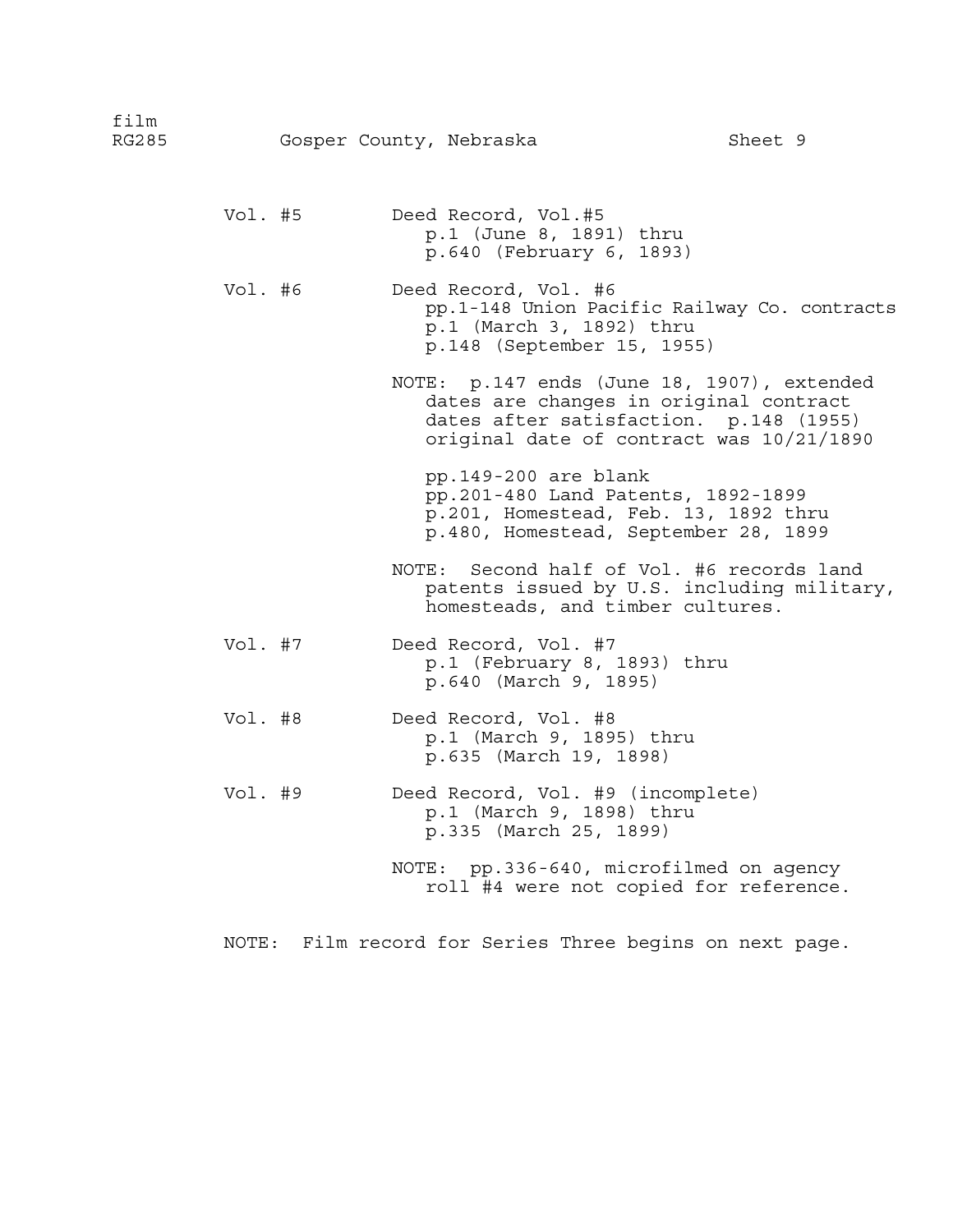# **SUBGROUP FIVE REGISTER OF DEEDS**

### **film**

**SERIES THREE DEED RECORDS - MICROFILM RECORD MP4106** 

NOTE: Microfilm was produced by Gosper County in 1991. Reference copies were made from security microfilm accessioned by the State Archives. Original records remain at the Gosper County courthouse.

| Roll #4          | Vol. #1 - Deed Record, Vol.#1 (1875-1886)                                                                          |
|------------------|--------------------------------------------------------------------------------------------------------------------|
| 1652 pp.         | p.1 (January 26, 1875)                                                                                             |
| 844 Exp.         | thru                                                                                                               |
| AR #1<br>SF30476 | Vol. #3 - Deed Record, Vol. #3 (1887-1888)<br>p.373, UPRY Co. to Michael Yoder<br>December 14, 1888                |
|                  | NOTE: Illegible or hard to copy documents.<br>Contact county Register of Deeds for<br>copies from original record. |
| Roll #5          | Vol. #3 - Deed Record, Vol. #3 cont.                                                                               |
| $2200 - 22$      | n 272 IIDDV Co to Mighool Vodom                                                                                    |

| 2208 pp.  |                   |  | p.372, UPRY Co. to Michael Yoder |                                           |
|-----------|-------------------|--|----------------------------------|-------------------------------------------|
| 1121 Exp. | thru              |  |                                  |                                           |
| AR #2     |                   |  |                                  | Vol. #6 - Deed Record, Vol.#6 (1892-1955) |
| SF30477   |                   |  |                                  | p.291, U.S. to Christian M. Prutsman      |
|           | February 11, 1893 |  |                                  |                                           |

NOTE: pp.1-148 are UPRY Co. Contracts pp.149-291 are U.S. Land patents. See Note at vol. #6 on inventory. NOTE: Illegible or hard to copy documents. Contact county Register of Deeds for copies from original record.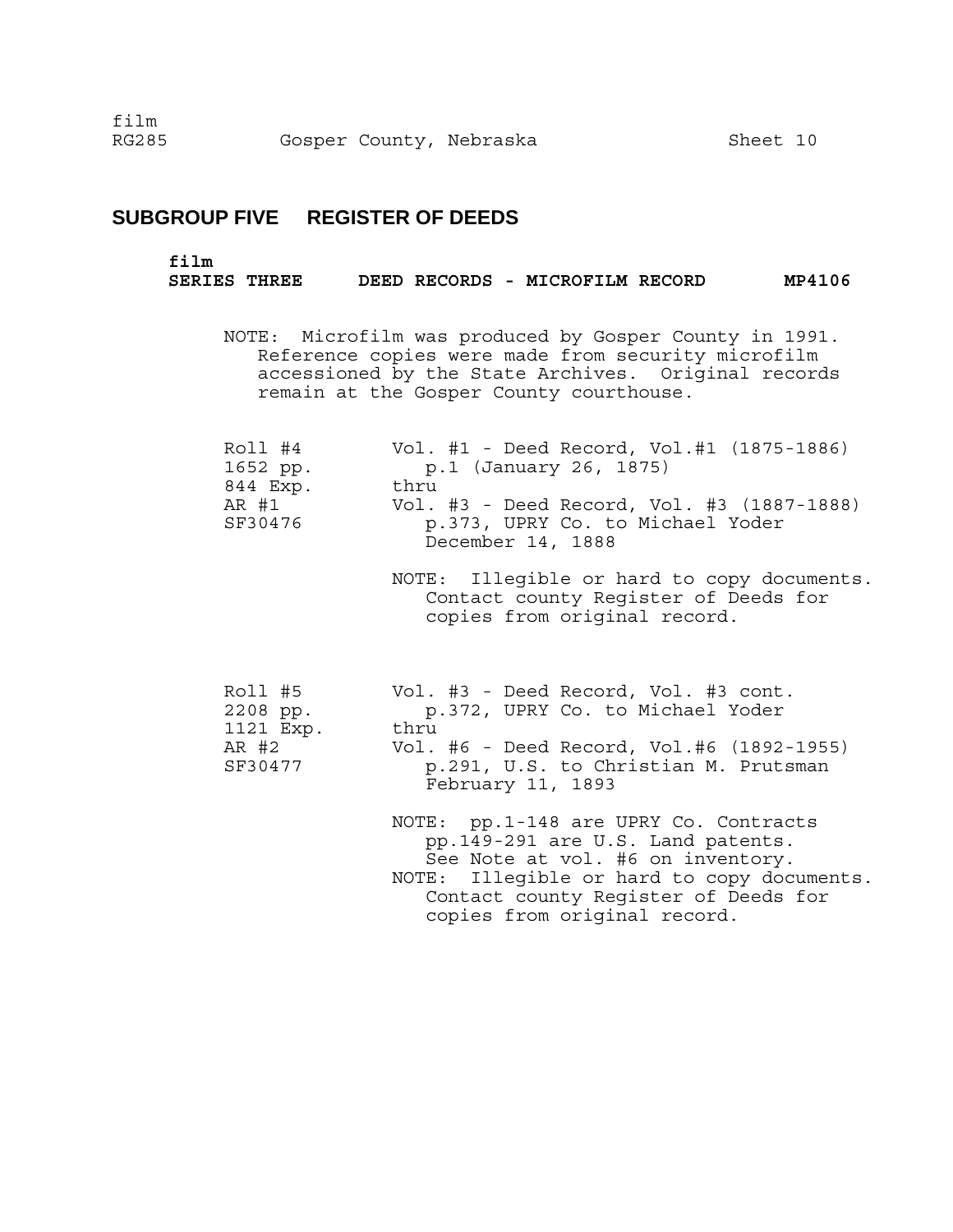# **SUBGROUP FIVE REGISTER OF DEEDS**

#### **film**

| <b>SERIES THREE</b>             | MP4106<br>DEED RECORDS - MICROFILM RECORD                                   |  |
|---------------------------------|-----------------------------------------------------------------------------|--|
| Roll #6<br>1798 pp.<br>917 Exp. | Vol. #6 - Deed Record, Vol. #6 cont.<br>p.292, U.S. to Jay W. Tracy<br>thru |  |
| AR #3<br>SF30478                | Vol. #9 - Deed Record, Vol. #9 (1898-1899)<br>p.335 (March 25, 1899)        |  |
|                                 | NOTE: Vol. #9, pp. 336-640, microfilmed                                     |  |

- on Agency Roll #4, were not copied for reference.
- NOTE: Illegible or hard to copy documents, contact county Register of Deeds for copies from original record.

# **film**

### **SERIES FOUR MISCELLANEOUS RECORD, 1875-1960**

NOTE: The Miscellaneous Record of the counties contain entries for articles of incorporation, bonds, bills of sale, assignments, court orders and decress, powers of atty, agreements & contracts, etc.

| Vol. #1 | General Index to Miscellaneous |  |  |                                 |  |  |
|---------|--------------------------------|--|--|---------------------------------|--|--|
|         | Vol. #1 (1875-1918)            |  |  |                                 |  |  |
|         |                                |  |  | Ackley, George W. - Zike, E. M. |  |  |

Vol. #2 General Index to Miscellaneous Vol. #2 (1916-1960) Grantee-Grantor Index, A-Z Aabel, Moritz - Zike, William A. Grantor-Grantee Index, A-Mc Abraham, Delia - McWilliams, Robert

> NOTE: Vol. #2, Grantor-Grantee Index, M-Z microfilmed on agency roll #16, was not copied for reference. See Grantee-Grantor Index in first half of volume.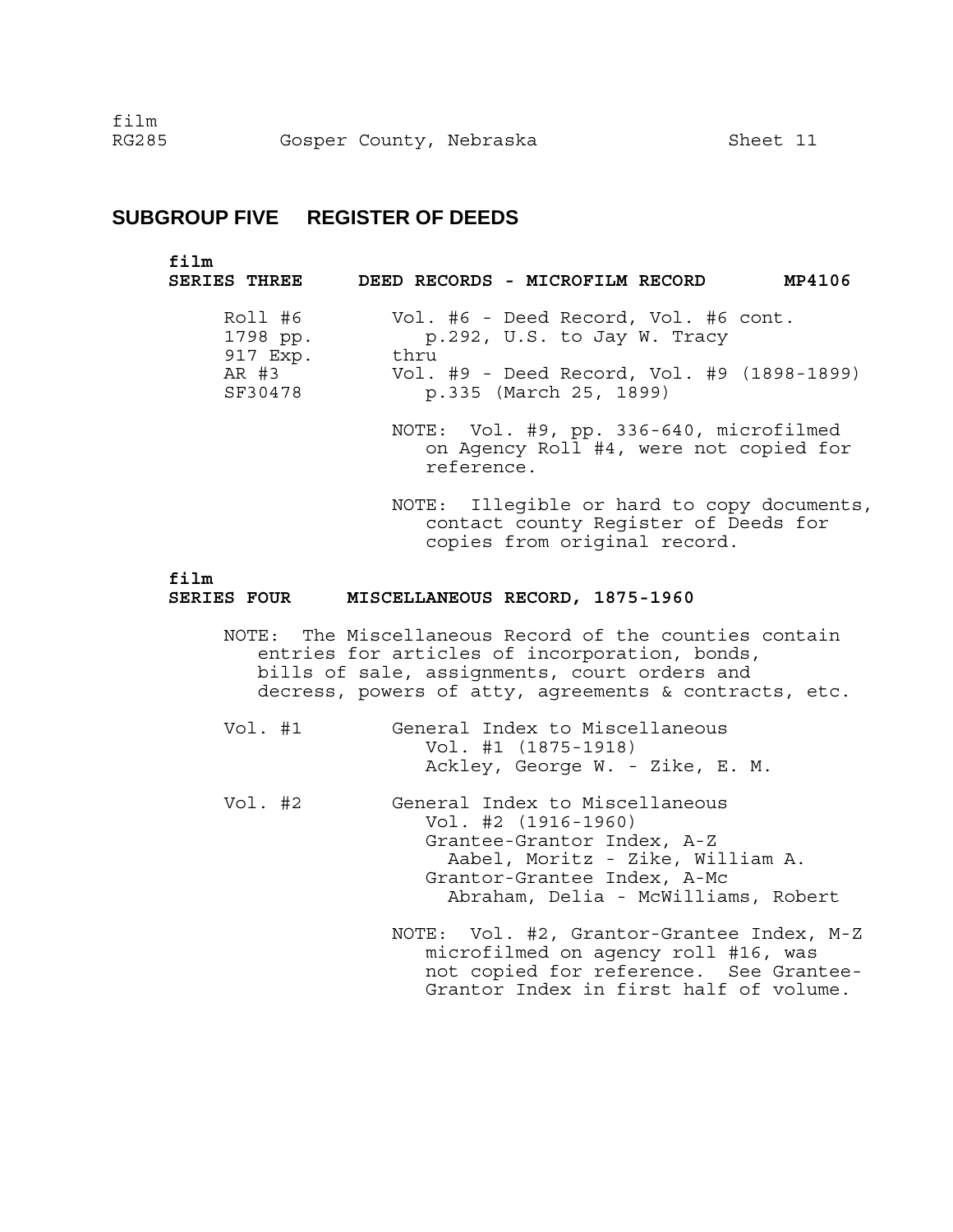# **SUBGROUP FIVE REGISTER OF DEEDS**

| film               | MISCELLANEOUS RECORD - MICROFILM RECORD |
|--------------------|-----------------------------------------|
| <b>SERIES FOUR</b> | MP4106                                  |
| Roll #7            | General Index to Miscellaneous, Vol. #1 |
| 846 pp.            | Grantee-Grantor Index, p.1 "A"          |
| 570 Exp.           | thru                                    |
| AR #15             | General Index to Miscellaneous, Vol. #2 |
| SF30490            | Grantor-Grantee Index, p.449 (Mc)       |
|                    | NOTE: See notes, Series Four, above.    |

**film** 

# **SUBGROUP SIX COUNTY COURT, 1883-1935**

**film** 

**SERIES ONE PROBATE FILES, 1883-1935** 

MICROFILM RECORD MP4104

NOTE: Microfilm was produced by Gosper County in 1992. Reference copies were made from security microfilm accessioned by the State Archives and with permission of the Clerk Magistrate of the county court.

NOTE: See Appendix "A" for General Index.

| Roll #1         | Probate Files (1886-1924) |
|-----------------|---------------------------|
| Diazo Neq.      | A-1 (Ackley, William G.)  |
| $16$ mm, $34:1$ | thru                      |
| AR #92-1        | Probate Files (1886-1924) |
| SF33065         | C-23 (Olive M. Curtis)    |
|                 |                           |

NOTE: Includes Guardianship Files A-C NOTE: Retake, B-30 (Frank Brinkman), pp.30-31, spliced to start of reel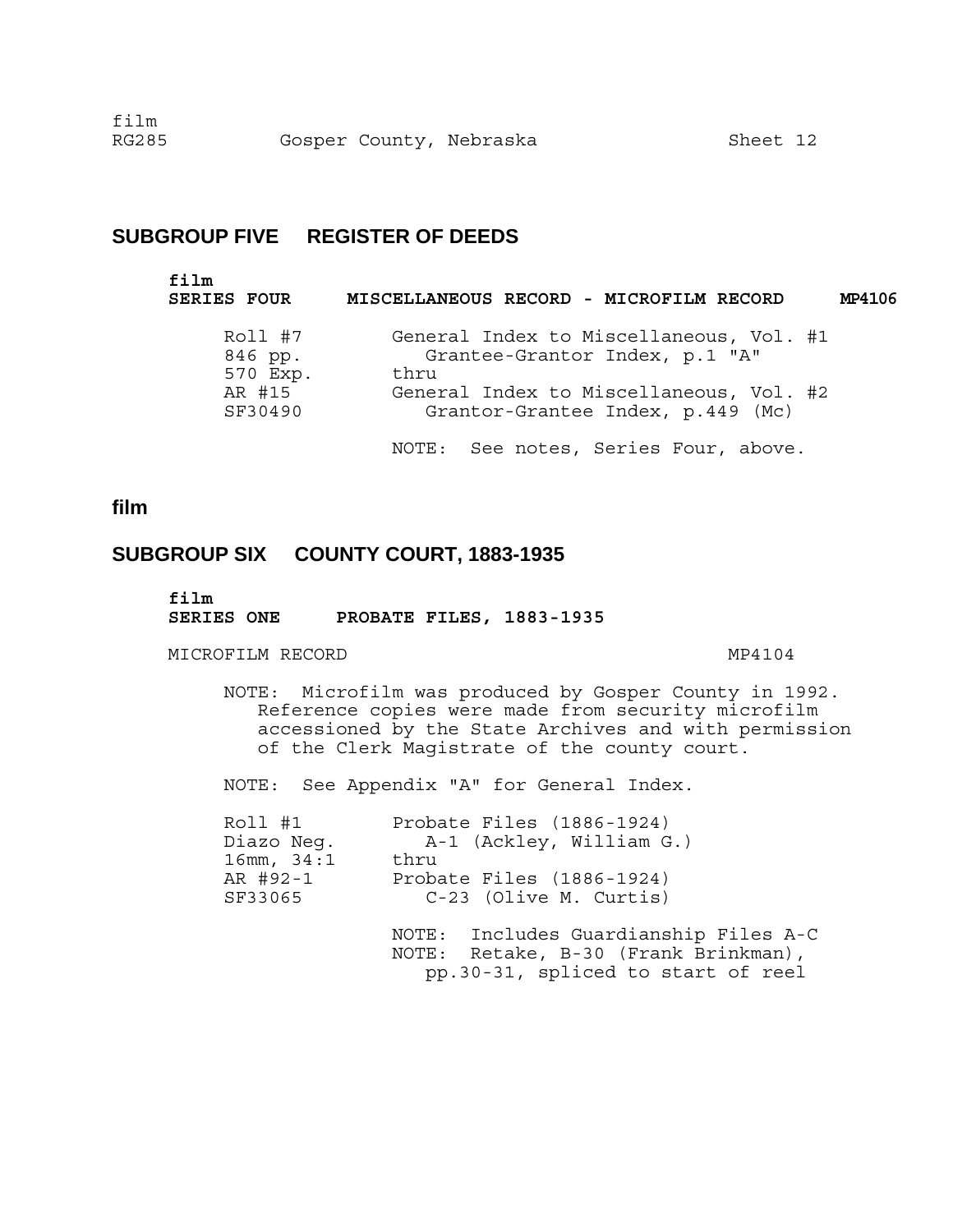# **SUBGROUP SIX COUNTY COURT, 1883-1935**

**film** 

**SERIES ONE PROBATE FILES, 1883-1935** 

| Roll #2<br>Diazo Neg.<br>16mm, 34:1 thru<br>AR #92-2<br>SF33066 | Probate Files (1887-1929)<br>$C-25$ (Jane A. Curtis)<br>Probate Files (1887-1929)<br>$H-17$ (Henry J. Hart)                                                                          |
|-----------------------------------------------------------------|--------------------------------------------------------------------------------------------------------------------------------------------------------------------------------------|
|                                                                 | NOTE: Cases, D-3 & D-4, William F.<br>Elliott, probate and Elliott minors<br>Guardianship are intermixed.<br>NOTE: Retake, H-10 (Nels Halker),<br>pp.22-23, spliced to start of reel |
|                                                                 | NOTE: Dates of death are 1887-1925<br>Includes Guardianship Files C-H                                                                                                                |
|                                                                 | NOTE: Case #C-24 was missing at time<br>of filming.                                                                                                                                  |
| Roll #3<br>Diazo Neg.<br>16mm, 34:1 thru                        | Probate Files (1893-1933)<br>H-18 (William John Hamer)                                                                                                                               |
| AR #92-3<br>SF33067                                             | Probate Files (1893-1933)<br>L-10 (Lucinda H. Lord)                                                                                                                                  |
|                                                                 | NOTE: includes Guardianships H-L (1894-1933)                                                                                                                                         |
| Roll #4<br>Diazo Neg.<br>16mm, 34:1 thru                        | Probate Files (1883-1935)<br>L-11 (Sena P. F. Lawrence)                                                                                                                              |
| SF33068                                                         | AR #92-4 Probate Files (1883-1935)<br>P-8 (Henry Parqman)                                                                                                                            |
|                                                                 | NOTE: Retake, M-6 (Samuel McBride), p.23<br>is spliced to start of reel                                                                                                              |
|                                                                 | NOTE: Dates of death are 1883-1924<br>NOTE: Includes Guardianship Files, L-P,<br>1895-1935                                                                                           |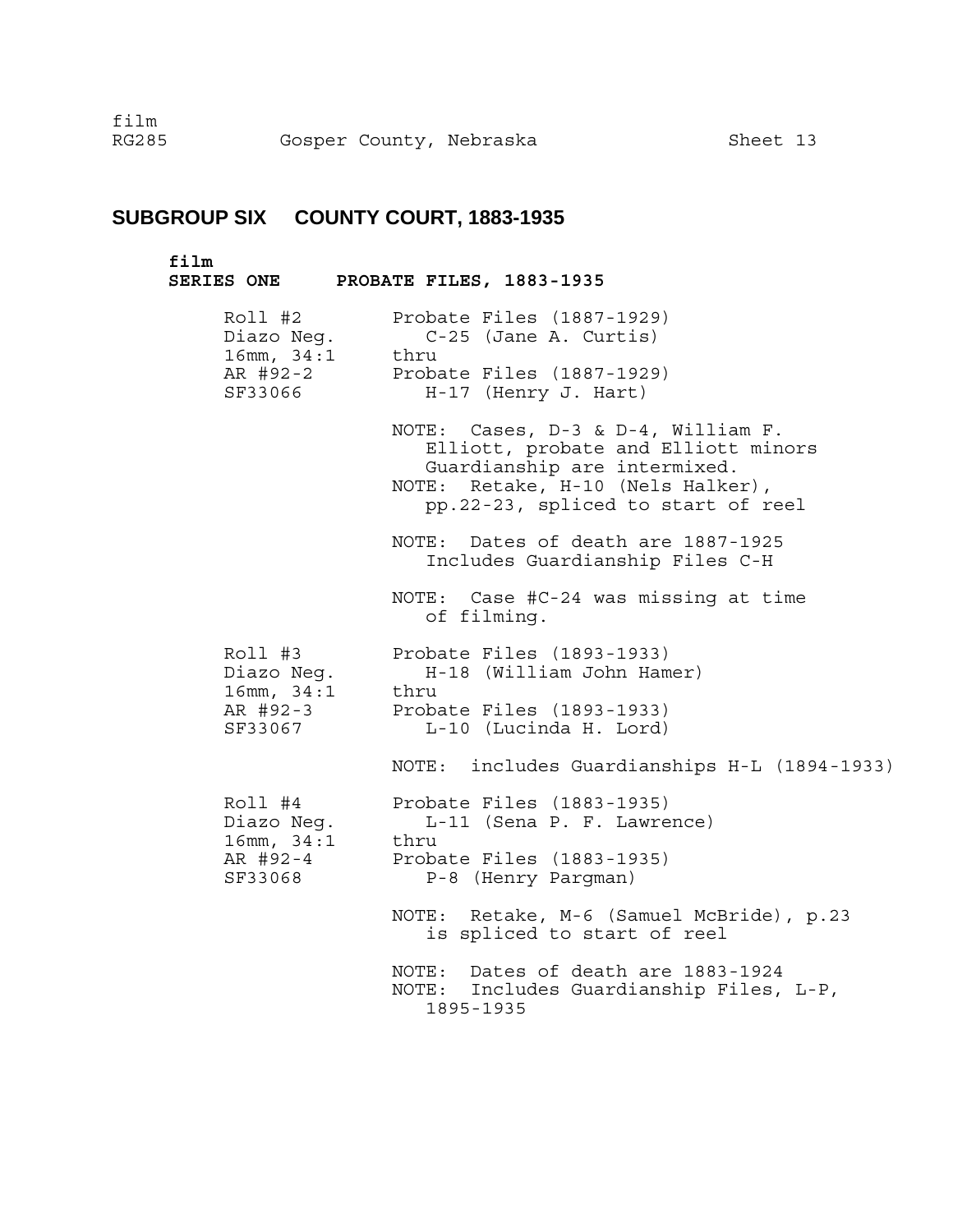# **SUBGROUP SIX COUNTY COURT, 1883-1935**

#### **film**

**SERIES ONE PROBATE FILES, 1883-1935** 

| 16mm, 34:1 thru                          | Roll #5 Probate Files (1887-1924)<br>Diazo Neg. P-9 (Harry R. Phillips)<br>AR #92-5 Probate Files (1887-1924)<br>SF33069 S-34 (William A. Seales)         |
|------------------------------------------|-----------------------------------------------------------------------------------------------------------------------------------------------------------|
|                                          | NOTE: Retake, R-8 (William Ross), p.12<br>spliced to start of reel<br>NOTE: Retake, S-3 (Fred H. Schroeder)<br>p.30, spliced to start of reel             |
|                                          | NOTE: Dates of death are 1887-1924<br>NOTE: Includes Guardianship Files P-S<br>$(1899 - 1919)$                                                            |
| 16mm, 34:1 thru<br>SF33070               | Roll #6 Probate Files (1883-1924)<br>Diazo Neg. S-35 (Margaret Schanck)<br>AR #92-6 Probate Files (1883-1924)<br>Y-4 (Abraham Yoder), Gdn.                |
| Diazo Neq.<br>16mm, 34:1 thru<br>SF33071 | Roll #7 Probate Files (1888-1939)<br>Z-001 (Ziems, Charley)<br>AR #92-7 Probate Files (1888-1939<br>1-049 (March 1, 1927)                                 |
|                                          | NOTE: Roll has scattered entries for<br>probate & deaths, 1928-1939<br>NOTE: Dates of death are 1883-1939<br>NOTE: Includes Guardianship Files, 1919-1927 |

film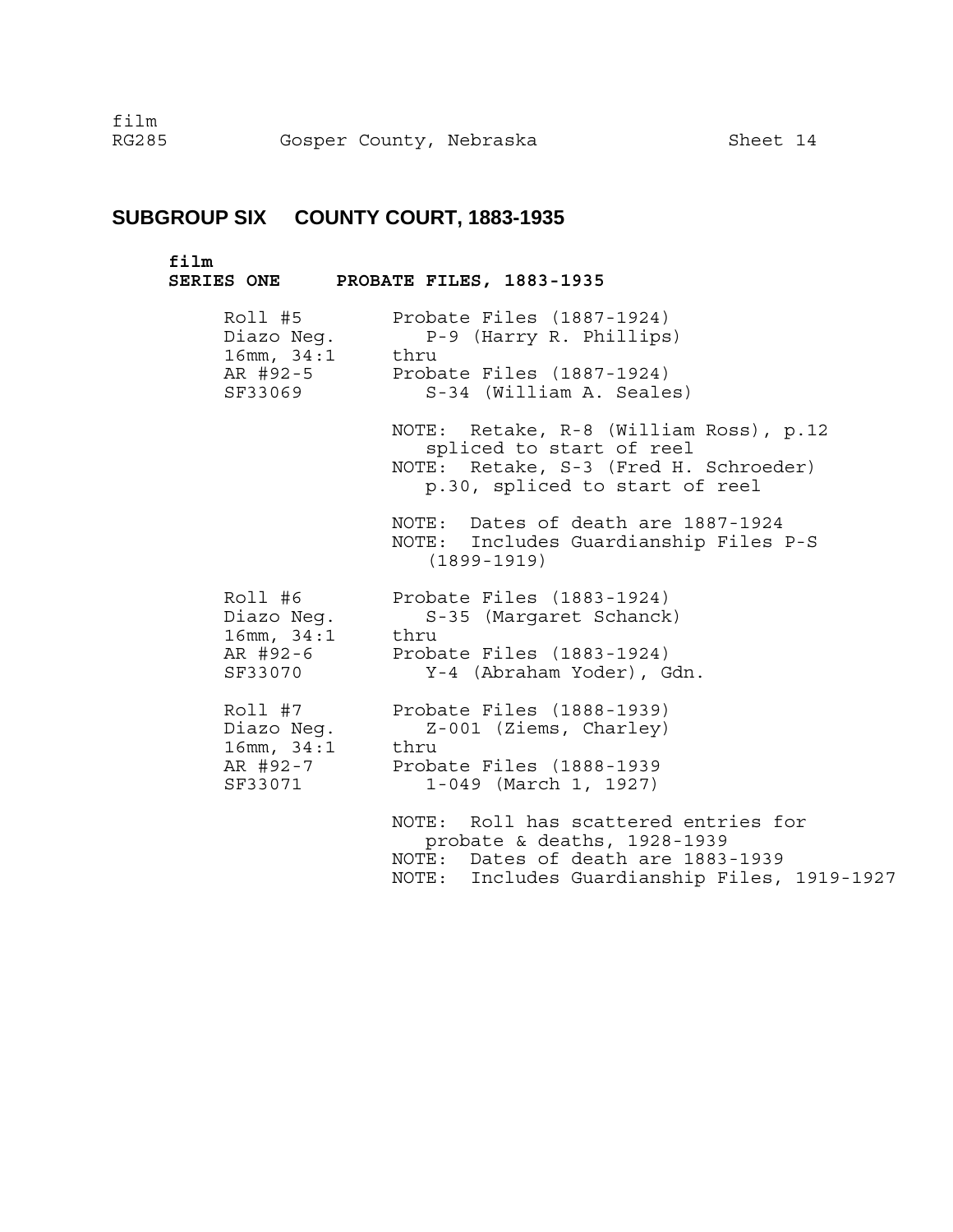## **SUBGROUP SIX COUNTY COURT**

#### **SERIES ONE PROBATE RECORDS NOT MICROFILMED**

- V.01 Claim Register, 4/25/1883 6/29/1901 Probate Estates V.02 Settlement Record, 1885-1895 Estate of Asher Anson thru p.74, Estate of Melvin Cracrat (1895)
- **SERIES TWO DELAYED BIRTH RECORDS, 1941-1981**
- V.01-04 #1 (3/17/1941) thru #4-301 (8/3/1981)

## **SUBGROUP SEVEN DISTRICT COURT**

**SERIES ONE GENERAL INDEX TO DISTRICT COURT** 

The General Index remains at the Dist. Court of Gosper County

#### **SERIES TWO APPEARANCE DOCKETS**

These dockets are not in storage at the Archives

#### **SERIES THREE DAILY JOURNAL**

The Daily Journal is not in storage at the Archives

#### **SERIES FOUR COMPLETE RECORD**

The Complete Record dockets are not in storage at the Archives

#### **SERIES FIVE CIVIL & CRIMINAL CASE FILES**

The State Archives does not have any of the civil or criminal case files of the district court in storage.

#### **SERIES SIX BILLS OF EXCEPTION**

There are no bills of exception in storage at the Archives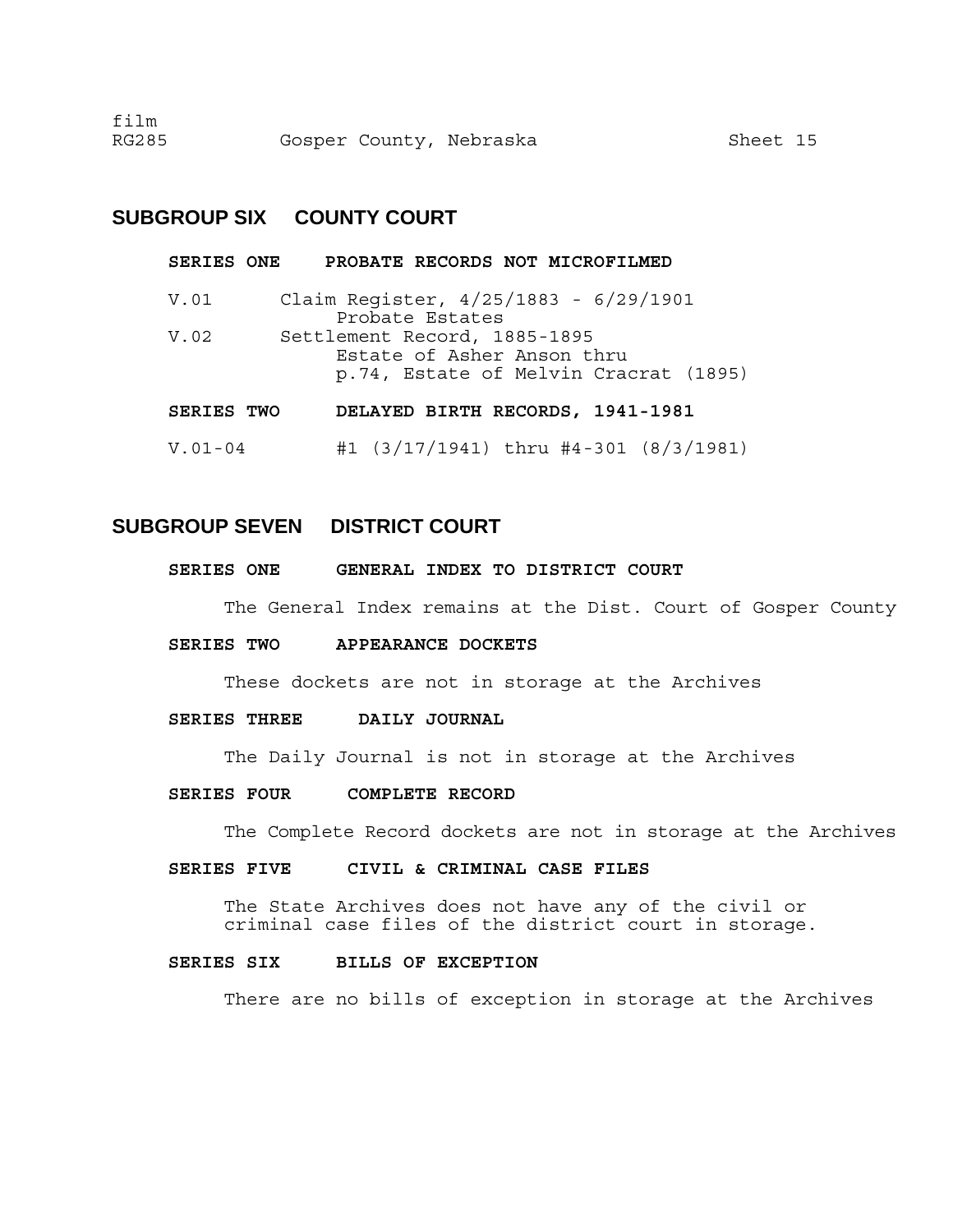### **SUBGROUP SEVEN DISTRICT COURT**

**film SERIES SEVEN JUDGEMENT & EXECUTION DOCKETS, 1878-1991** 

Vol. #1 Judgement Docket, 1878-1991 A (A.B.C. Storage & Cartage Co., Inc.) thru Z (Zogg, Randy D.)

NSHS HAS ON MICROFILM:

NOTE: Microfilm was produced by Fountaines' Microfilming for the county district court in 1991. This reel was copied from security microfilm stored at the State Archives with the permission of the district court.

| Roll #1<br>240 pp. | Judgement Docket #1<br>$p.1$ " $A$ "           |
|--------------------|------------------------------------------------|
| & inserts          | thru                                           |
| AR #4107-1         | Judgement Docket #1                            |
| SF30385            | p.240 (inserts), 1909                          |
| Roll #1            | pp.190-191 are partially obscured<br>NOTE:     |
|                    | by insert documents                            |
|                    | NOTE: pp.210-221 were blank and not            |
|                    | microfilmed                                    |
|                    | NOTE: p.238 ends, "Z"                          |
|                    | NOTE: p.239 (Pothast, Catherine v. David)      |
|                    | NOTE: p.240 (opp), McCormick Harvesting        |
|                    | Machine Co. vs. M. G. Barnes, 1893             |
|                    | p.240, Storz Brewing Co. vs. Phillips<br>NOTE: |

# **SUBGROUP EIGHT SUPERINTENDENT OF SCHOOLS**

The State Archives holds no records from the Superintendent of Schools office in Gosper County.